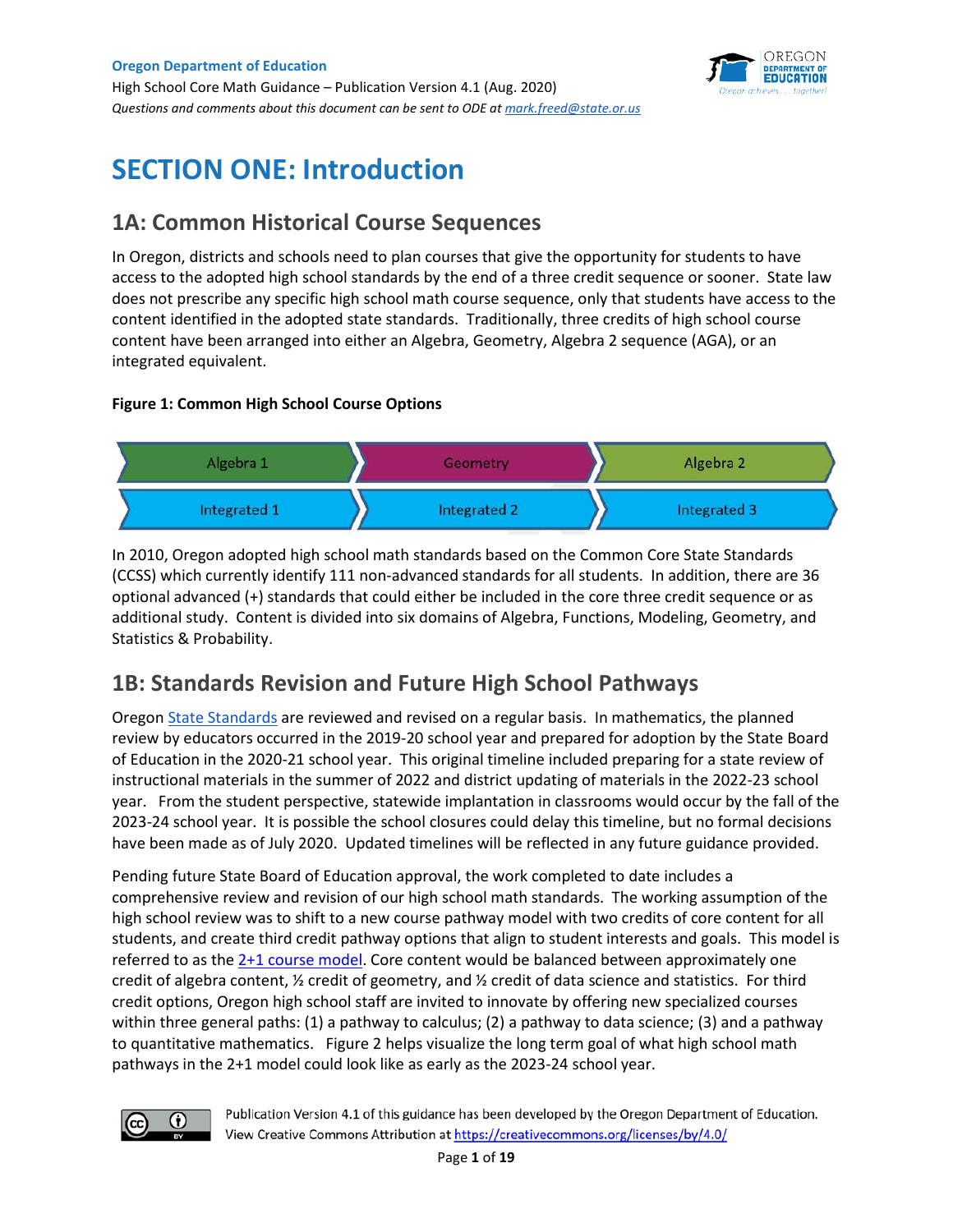High School Core Math Guidance – Publication Version 4.1 (Aug. 2020) *Questions and comments about this document can be sent to ODE a[t mark.freed@state.or.us](mailto:mark.freed@state.or.us)* 



#### **Figure 2: Long Term (2023-24) Course Pathway Options**



## **1C: Centering on Equitable High School Mathematics**

In June 2020, the Oregon Department of Education released the first version o[f](https://www.oregon.gov/ode/students-and-family/healthsafety/Pages/Planning-for-the-2020-21-School-Year.aspx) [Ready Schools, Safe](https://www.oregon.gov/ode/students-and-family/healthsafety/Pages/Planning-for-the-2020-21-School-Year.aspx)  [Learners](https://www.oregon.gov/ode/students-and-family/healthsafety/Pages/Planning-for-the-2020-21-School-Year.aspx) with the goal of providing clear statewide requirements and recommendations for health, saf[e](https://opportunitymyth.tntp.org/)ty, equity, and instruction. Students in mathematics have [inequitable access to grade level content,](https://opportunitymyth.tntp.org/) a[n](https://www.newclassrooms.org/icebergproblem/)d unfinished learning can [accumulate over time](https://www.newclassrooms.org/icebergproblem/) creating a system where students find themselves trapped in tracks repeating K-8 mathematics within [high school courses.](https://nces.ed.gov/nationsreportcard/hsts/math_curriculum/)

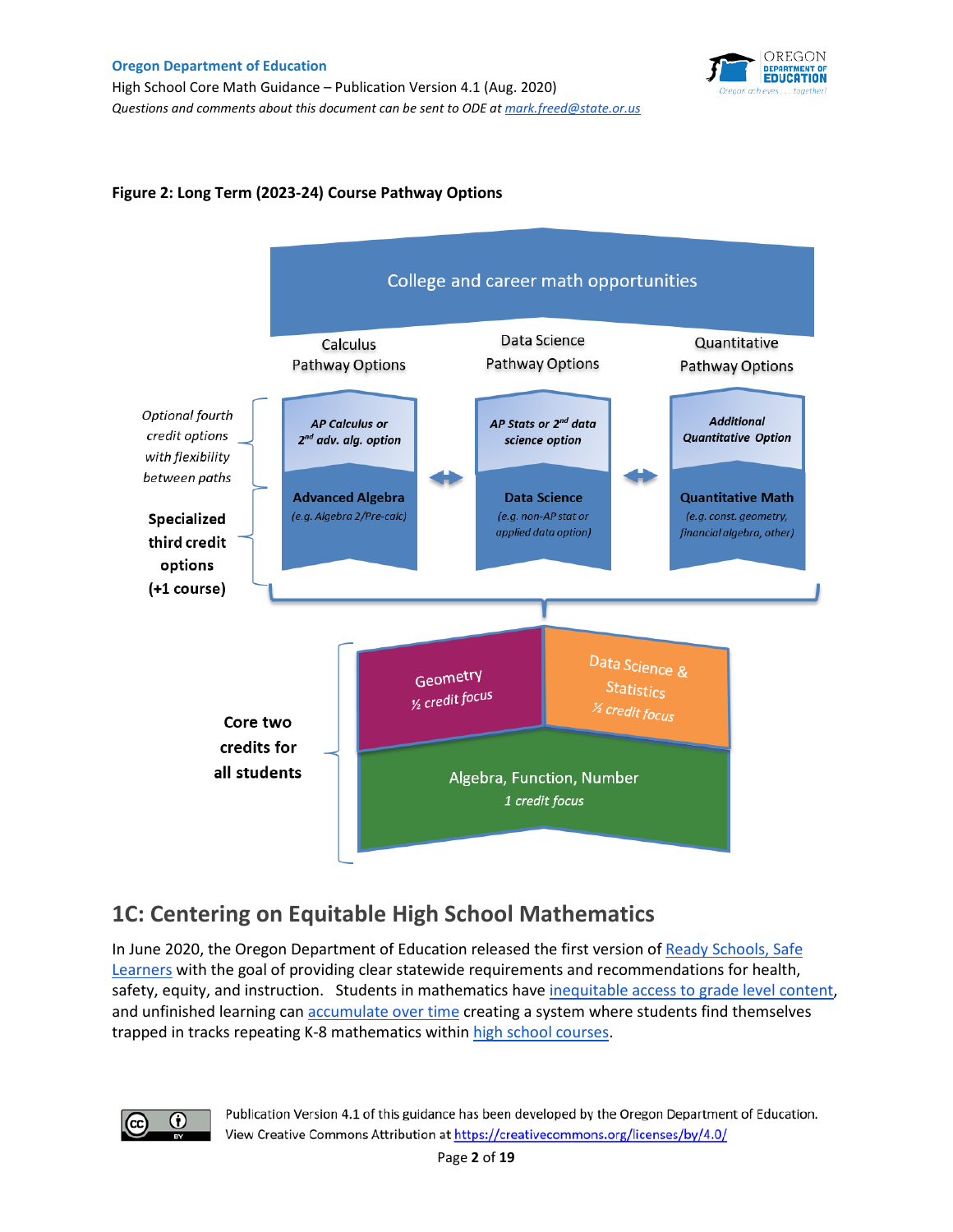

High School Core Math Guidance – Publication Version 4.1 (Aug. 2020) *Questions and comments about this document can be sent to ODE a[t mark.freed@state.or.us](mailto:mark.freed@state.or.us)* 

The absence of in-person instruction in spring 2019 amplified the issue of access to grade level content in mathematics. Accelerating, rather than remediating, content from prior coursework is needed to achieve the central goal of maximizing access to grade level content for all students. ODE has published a [math acceleration summary](https://drive.google.com/file/d/1uGH00vw2yI4aZAFaNVJbydrxIS84Jjyo/view?usp=sharing) in support of the call to accelerate learning in mathematics, which is consist[e](https://www.nctm.org/uploadedFiles/Research_and_Advocacy/NCTM_NCSM_Moving_Forward.pdf)nt with national guidance from the **TNTP** Acceleration Guide and the NCTM/NCSM COVID-19 [Joint Position Statement.](https://www.nctm.org/uploadedFiles/Research_and_Advocacy/NCTM_NCSM_Moving_Forward.pdf)

Ensuring students have access to high school content will take innovation and creativity to re-imagine what course experiences could look like for Oregon students. The intent of this document is to provide additional guidance specific to planning high school math courses not only for the next school year, but to set each and every Oregon student up for equitable access to course options.

● Additional information and examples can be found in the Oregon Math Project Practice Brief: [Promoting Equity](https://www.oercommons.org/courses/oregon-math-project-practice-brief-promoting-equity)

# **1D: Detracking Mathematics and Creating Pathways in High School**

The Oregon Department of Education supports [national calls to detrack math experiences](https://www.nctm.org/News-and-Calendar/Messages-from-the-President/Archive/Robert-Q_-Berry-III/Initiating-Critical-Conversations-on-the-Discontinuation-of-Tracking/) for our students and teachers. Detracking the first two credits of core math content is a long-term goal for Oregon, and can begin as soon as this next school year. At the same time, ODE supports efforts to create grade 11-14 math pathways that could include specialized third credit course options, such as construction geometry or financial algebra, that align to student goals and aspirations. For the 2020-21 school year, it is likely that existing courses such as Algebra 1, Geometry, and Algebra 2 would still be provided with a focus on prioritized content.

For the purposes of ODE guidance, the term "tracking" will refer to the practice of creating different levels of the same course that group students by perceived abilities. Detracking high school courses would ensure that all students have access to the same content and experiences for any given course.

The term "pathway" refers to a specialized math course sequence that leads to career and college readiness. This could include the traditional advanced algebra pathway to prepare for calculus that all students were locked into, but also include a statistics pathway or quantitative applied pathway that lead to specific career and college options for students after high school graduation.

Further resources to understand this work in Oregon an[d nationally](https://www.nctm.org/uploadedFiles/Standards_and_Positions/NCTM-News-Release-Catalyzing-Change-Case-Studies-Final.pdf) in support of grade 11-14 math pathways include [Branching Out: Designing High School Math Pathways for Equity,](https://justequations.org/resource/branching-out-designing-high-school-math-pathways-for-equity/) [Dana Center Launch](https://www.utdanacenter.org/our-work/k-12-education/launch-years)  [Years Report,](https://www.utdanacenter.org/our-work/k-12-education/launch-years) an[d](https://www.cbmsweb.org/cbms_forum_6/) [CBMS High School to College Mathematics Pathways](https://www.cbmsweb.org/cbms_forum_6/) forum which our state was invited to share course pathway work described in this document. The time is right for Oregon educators to think innovatively and lead the nation in re-imagining high school math.

● Additional information and examples can be found in the Oregon Math Project Practice Brief: **[Tracking](https://www.oercommons.org/courses/oregon-math-project-practice-brief-tracking?__hub_id=73)** 

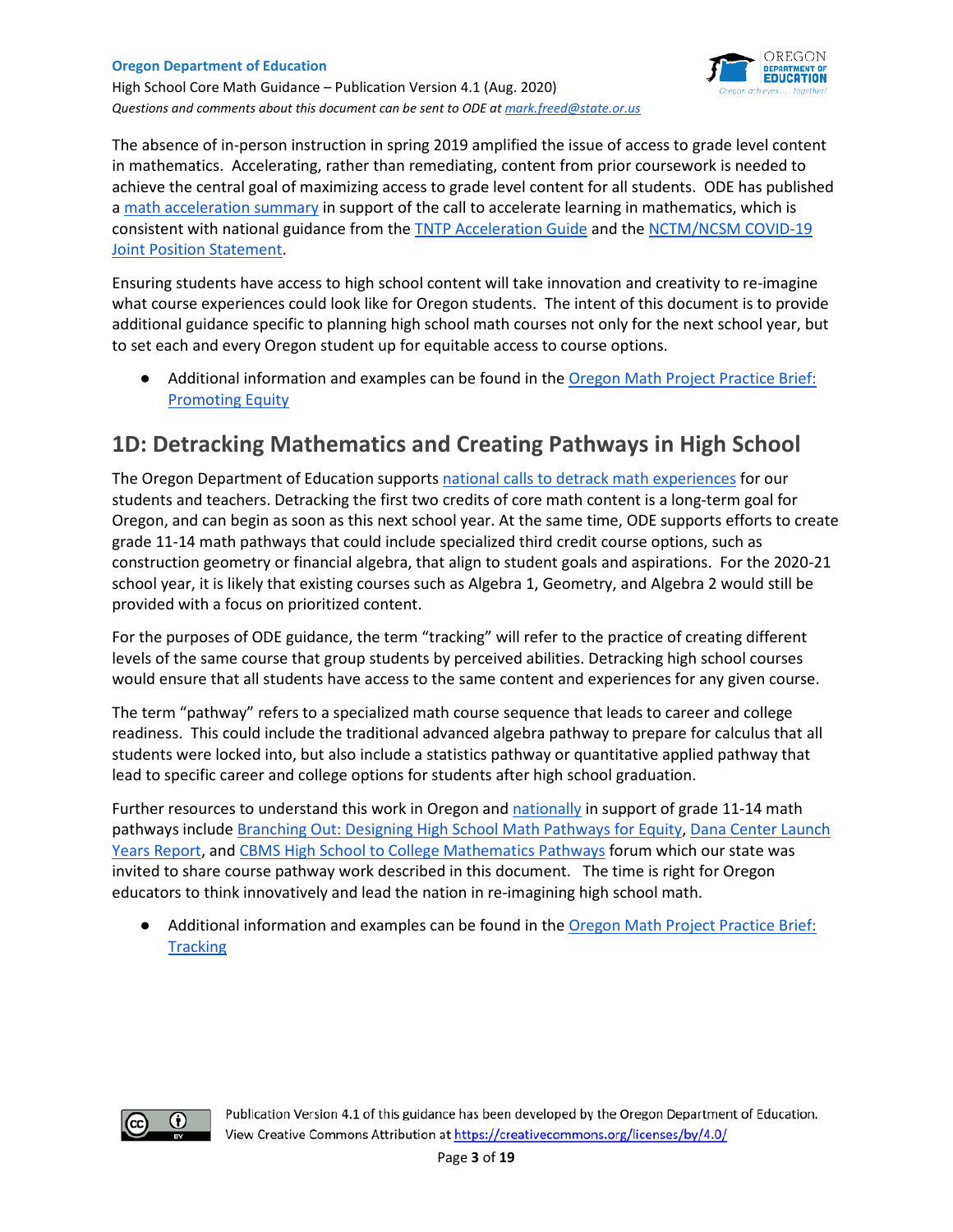

# **1E: Opportunity to Deepen Equity, Innovation, Care, and Connection**

High school pathways d[e](https://www.oregon.gov/ode/educator-resources/standards/mathematics/Documents/2%20+%201%20Model.docx)scribed in the  $2+1$  course model are an innovation that high school faculty can use to create equitable opportunities that connect mathematics to students goals and interests and [prioritize anti-racist mathematics instruction.](https://www.todos-math.org/assets/The%20Movement%20to%20Prioritize%20Antiracist%20Mathematics%20Ed%20by%20TODOS%20June%202020.edited.pdf) Oregon schools and districts are therefore encouraged to use the 2020-21 and 2021-22 school years to plan a path to create math pathways options for students.

This includes leaning into new and innovative ways to incorporate instructional best practices, such as [NCTM's Principles to Action,](https://www.nctm.org/PtA/) to create student-centered instructional experiences that continue beyond the current health crisis. Resources and courses created today can lay a strong foundation for high school experiences in the future.

● Additional information and examples can be found in the Oregon Math Project Practice Brief: [Classroom Discourse](https://www.oercommons.org/courses/oregon-math-project-practice-brief-classroom-discourse?__hub_id=73)

# **1F: Continued Focus on Math Practices & Modeling**

Reimagining math pathway options that meet the needs of more students will require a focus on content rather than courses that students need for success. It will also require ensuring th[e](https://www.map.mathshell.org/stds.php) [Standards](https://www.map.mathshell.org/stds.php)  [of Mathematical Practice](https://www.map.mathshell.org/stds.php) are attended to as we accelerate learning. This includes finding new ways to infuse applications through [mathematical modeling](https://www.nctm.org/Publications/Mathematics-Teacher/2016/Vol110/Issue5/Mathematical-Modeling-in-the-High-School-Curriculum/) that supports the natural interconnectedness of math to other disciplines and to community-based problems. Modeling is an opportunity to see mathematics as relevant to students' lives and the questions confronting our world. Now more than ever, we need to find ways to increase student interest and enthusiasm in math by providing more opportunities to engage in interactive, student-centered problems that are based in applied mathematics. Examples of mathematical modeling lessons can be found below with additional examples added over time to th[e Oregon Open Learning Mathematics Group.](https://www.oercommons.org/groups/oregon-mathematics/4871/?__hub_id=73)

- American Statistical Association - [STatistics Education Web \(STEW\)](https://www.amstat.org/asa/education/stew/home.aspx)
- Council for Economic Education  [EconEdLink Lessons](https://www.econedlink.org/)
- Modeling with Mathematics through [Three-Act Tasks](https://www.nctm.org/Publications/Teaching-Children-Mathematics/Blog/Modeling-with-Mathematics-through-Three-Act-Tasks/)

Modeling is best interpreted not as a collection of isolated topics but in relation to other standards. Making mathematical models is a Standard for Mathematical Practice, and specific modeling standards appear throughout core content in this document as indicated by a star symbol  $(\star)$ .

Additional information and examples can be found in the Oregon Math Project Practice Brief: [Mathematical Modeling](https://www.oercommons.org/courses/oregon-math-project-practice-brief-mathematical-modeling?__hub_id=73)

# **1G: Connections to National Conversations**

The ideas described in this document have been informed and aligned to the call for re-humanizing [school mathematics.](https://www.nctm.org/Store/Products/Annual-Perspectives-in-Mathematics-Education-2018/) The National Council of Teachers of Mathematics (NCTM) recognize the need to focus on high school mathematics i[n](https://my.nctm.org/blogs/my-nctm/2018/03/21/catalyzing-change-in-high-school-mathematics) *[Catalyzing Change in High School Mathematics: Initiating Critical](https://my.nctm.org/blogs/my-nctm/2018/03/21/catalyzing-change-in-high-school-mathematics)  [Conversations](https://my.nctm.org/blogs/my-nctm/2018/03/21/catalyzing-change-in-high-school-mathematics)* that outlines the need for change, and recommendations to focus math content that lead to specialized pathways in high school.

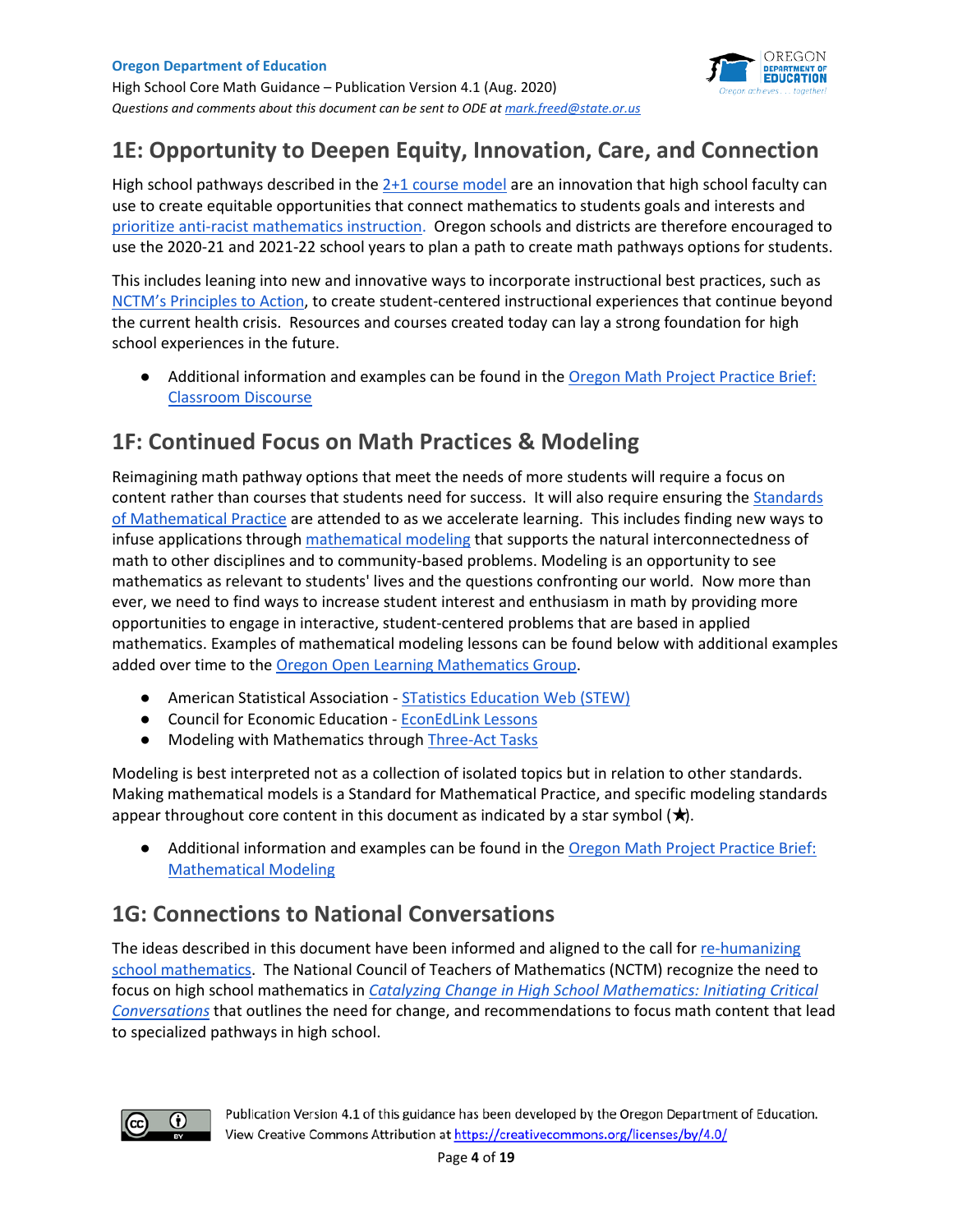

Additional national conversations are occurring within professional math organizations that recognize the need to create more options for students that are contextual and connected to a student's interest. *[The Common Vision Project](https://www.maa.org/sites/default/files/pdf/CommonVisionFinal.pdf)* is a joint effort of five national math organizations led by the Mathematical Association of America (MAA) calling for a shift in college math instruction to introduce contemporary topics and applications and employ a broad range of examples and applications to motivate students and illustrate how math is used.

# **SECTION TWO: Planning High School Core Content**

# **2A: Guiding Principles**

ODE remains committed to the guiding principles introduced in spring 2020 to generate collective action and leadership for efforts to respond to COVID-19 across Oregon. These principles are updated to reflect the current context:

- **Ensure safety and wellness.** The decision to return to school settings must be driven by health and safety considerations. In planning, prioritize basic needs such as food, shelter, and wellness and create the conditions to support mental, social, and emotional health of students and staff.
- **Cultivate connection and relationship.** Quality learning experiences require deep interpersonal relationships and a learning environment where people are seen, known, and loved. Especially in the midst of returning to school settings from an extended school closure, supporting students and families should begin with connection and relationship.
- **Center equity.** In Oregon, based on data released by Oregon Health Authority, all racial and ethnic groups are disproportionately impacted by COVID-19 as compared to their white peers. Recognize the disproportionate harm and impact that COVID-19 has caused for certain communities. Apply an equity-informed, anti-racist, and anti-oppressive lens to promote culturally sustaining and revitalizing educational systems that support every child.
- **Innovate.** The complex circumstances in which learning is currently situated requires ongoing reflection and iteration to assure deep learning for every student.

# **2B: Commitment to High School Algebra**

Disruption of regularly planned instruction in spring 2020 presents a number of challenges to ensure continuity of learning for our high school students in mathematics. Hybrid and Comprehensive Distance Learning in the 2020-21 school year will require high school math teachers to focus on priority content and equitable teaching practices that support all students within mathematics. Algebra concepts and algebraic thinking are central to the work of high school students. In the coming school years, the collective community of high school educators need to commit to the continuity of algebra content that will maximize opportunities of success for our students after they graduate from high school.

Core high school algebra content identified in the tables in section 3 were the result of conversations among Oregon educators this past year identifying the subset of standards from high school algebra, functions, and number domains that are most critical for students' postsecondary success. Taking time to focus high school course content on the identified standards will help focus instruction in the 2020-21 school year and assist in transition to the 2+1 course structure over the next two school years.

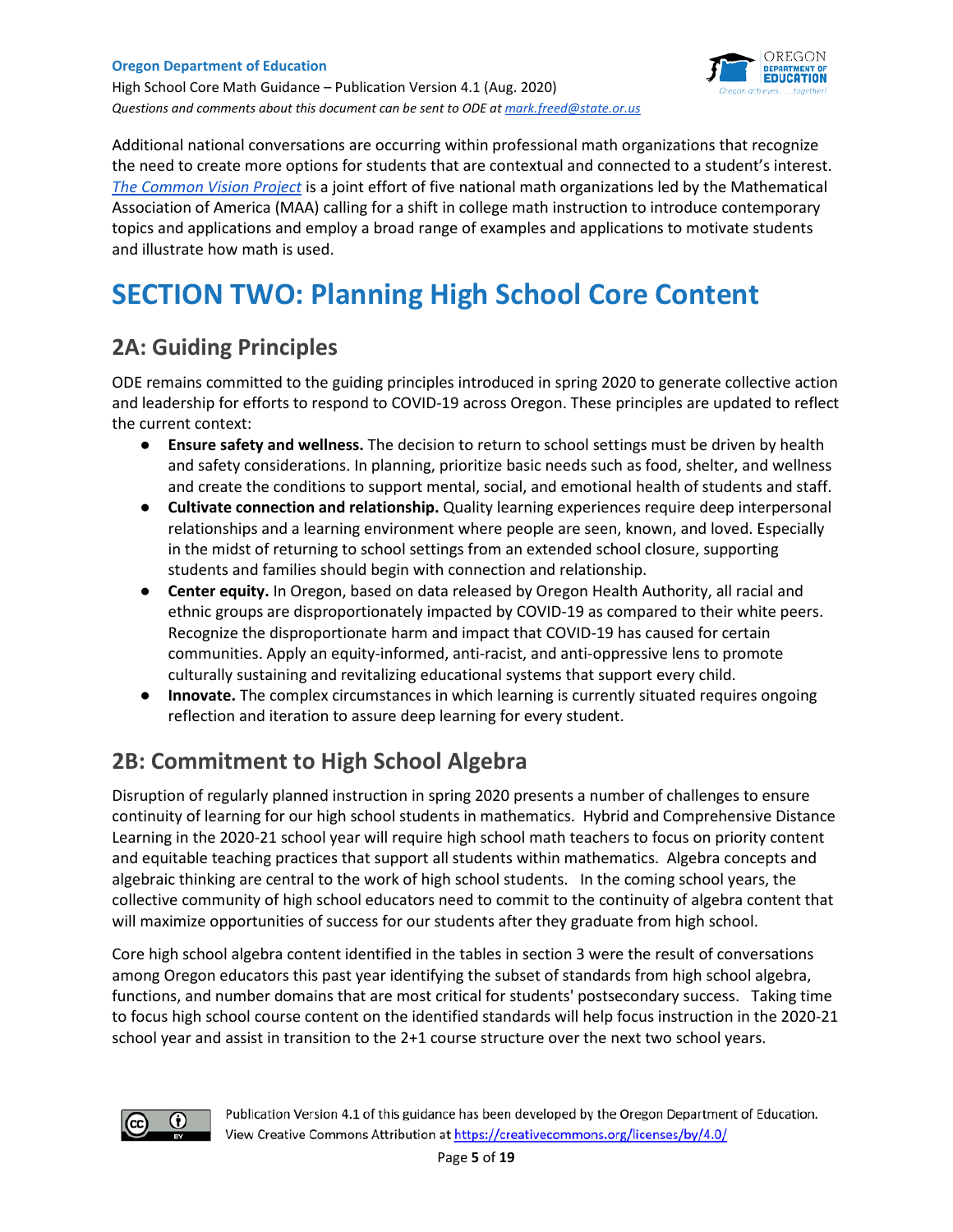



# **2C: Algebra in First Credit Courses (Algebra 1 or Integrated 1)**

High school first credit experiences vary across districts and schools, but all play a critical role in giving students opportunities to engage in high school algebra content. First credit courses in Oregon should prioritize the core algebra content for students in 2020-21 and plan for a transition to long term first courses within the 2+1 course model. Unfinished learning from the first course in 2020-21 should be intentionally attended to in the 2021-22 school year in a student's second credit experience. .

### **Planning for Core Content in First Credit Courses 2020-21**

- Inclusion of as much of the prioritized algebra content in this document as possible. Algebra content that is not included in the first credit course needs to be clearly communicated to other math teachers in the school and district so content not attended to in 2020-21 can be included in a students second credit course in 2021-22.
- Work with linear and exponential functions should be prioritized.
- Accelerated Learning experiences from priority 6-8 content in the functions (F) domain, expressions and equations (EE) domain, and ratio and proportions (RP) domain. Priority content in these domains can be found in the guidance document fo[r Student Achievement Partners.](https://achievethecore.org/page/3267/2020-21-priority-instructional-content-in-english-language-arts-literacy-and-mathematics) Such experiences can be embedded throughout the course to prepare students for grade level content.

# **2D: Algebra in Second Credit Courses (Geometry or Integrated 2)**

Students who experienced disrupted learning in spring 2020 while enrolled in a first credit course, may need additional support in mastering core algebra content. Core geometry content identified in section 3 should be approximately ½ credit of work which will create opportunities for learning unfinished core algebra content. Teachers of second credit courses do not necessarily need to replicate, or remediate, prior course content as they plan. However, each second credit course should provide students the opportunity to learn core algebra content and provide necessary support as needed.

#### **Planning for Core Content in Second Credit Courses 2020-21**

- Plan for accelerated learning experiences in core algebra concepts identified in this document that could include unfinished learning that may have occurred in algebra courses in the 2019-20 school year.
- Plan for ½ credit Geometry based on prioritized content in this document.
- Prioritize understanding of linear and exponential functions with a wide range of applications.
- Trigonometry functions and applications should be limited to right triangle trigonometry applications.

# **2E: Algebra in Third Credit Courses (Algebra 2 or Integrated 3)**

Students who experienced disrupted learning in spring 2020 while enrolled in a second credit course, may still have had the opportunity to complete a full credit of algebra in the 2018-19 school year. A commitment to deepening students' learning of core algebra content needs to be prioritized in third credit courses. Inclusion of performance tasks and projects that give teachers feedback on student proficiency in core algebra content can be planned for in a third credit course.

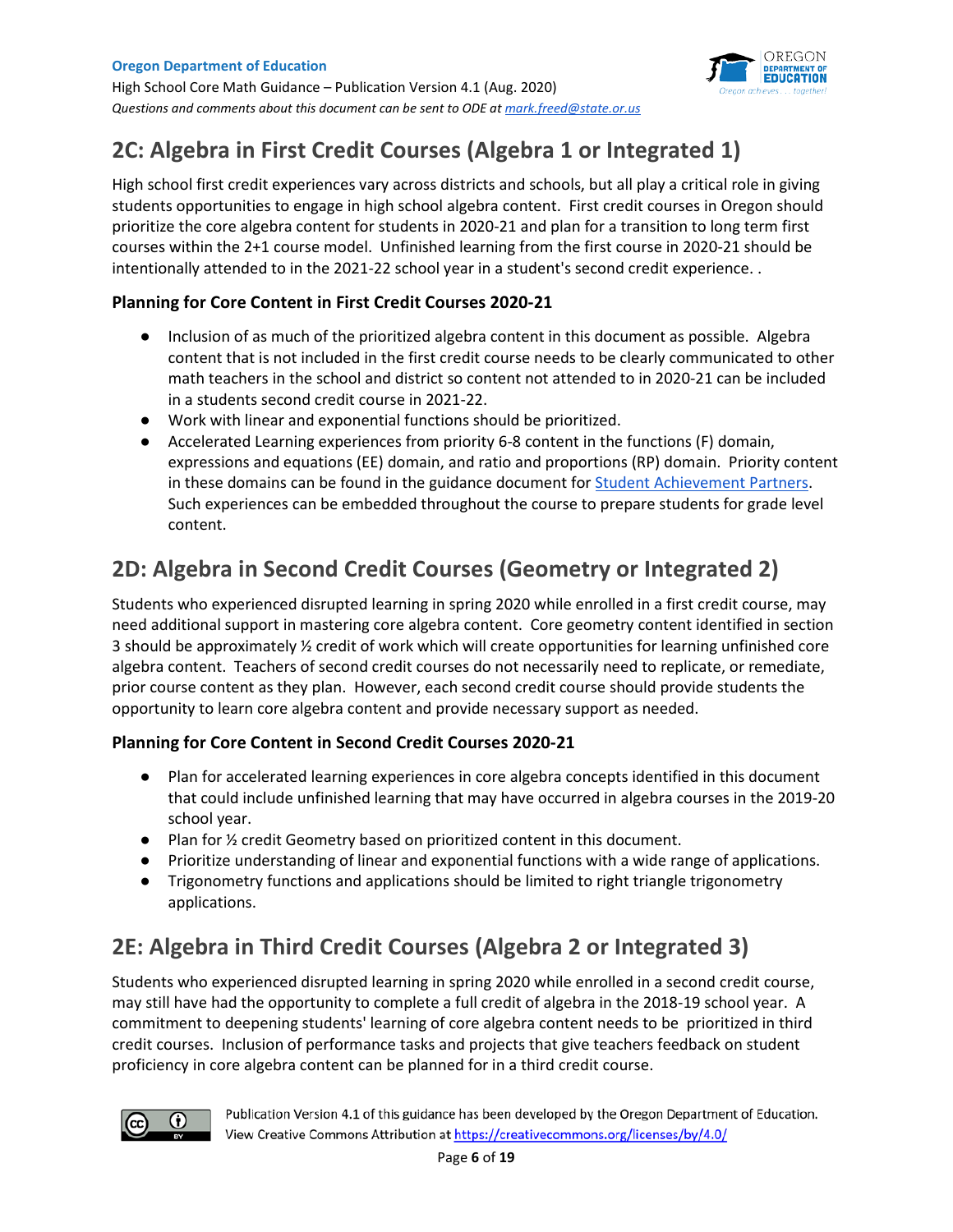High School Core Math Guidance – Publication Version 4.1 (Aug. 2020) *Questions and comments about this document can be sent to ODE a[t mark.freed@state.or.us](mailto:mark.freed@state.or.us)* 



#### **Planning for Core Content in third credit courses 2020-21**

- Plan for deepening understanding of core algebra concepts identified in this document through mathematical modeling and applications.
- Plan for accelerated learning experiences in core data science concepts identified in this document to understand student proficiency in these topics.
- Prioritize core algebra and data science content over review of unfinished geometry content.
- Prioritize understanding of linear and exponential functions with a wide range of applications.
- Trigonometry functions and applications should be limited to right triangle trigonometry applications.
- Additional algebra topics can be planned for at the discretion of the teacher once sufficient evidence is obtained for proficiency in both core algebra and core data science content.

# **SECTION THREE: 2020-21 Core High School Mathematics**

Priority content identified in this document was done by a panel of Oregon educators as part of the scheduled review and revision of the adopted high school standards during the 2019-20 school year. School closures in spring 2019 occurred after the initial draft was completed and presented in this document as guidance for planning courses in the 2020-21 school year. The next stage of the review process will include a public comment period with the aim of presenting to the State Board of Education for adoption. ODE has no definitive timeline as of this release, but an updated document will be provided in the next year to support planning for the 2021-22 school year that will include any updates to this guidance.

As a system, we need all high school teachers to commit to ensuring that students are given the opportunity to learn the identified content by the end of a three credit sequence.

Content identified in this document should be thought of approximately as 1 credit of algebra content,  $\frac{1}{2}$  credit of geometry, and  $\frac{1}{2}$  credit of data science. This would open up the opportunity of a full credit to accelerate unfinished learning across a three credit sequence.

- Content not identified in this document could certainly be taught once teachers are confident students are proficient in the core content.
- Modeling is best interpreted not as a collection of isolated topics but in relation to other standards. Making mathematical models is a Standard for Mathematical Practice, and specific modeling standards appear throughout core content in this document as indicated by a star symbol  $(\star).$

Focus within high school courses could occur in two ways including:

- (1) identification of a subset of our standards on which to focus, and
- (2) narrowing the focus within each standard themselves.

Attention should be paid to not only the named standards in this document, but the specific content identified as a focus within each standard as well. Organization of specific units within a course will need to be determined at the local district and/or school level.

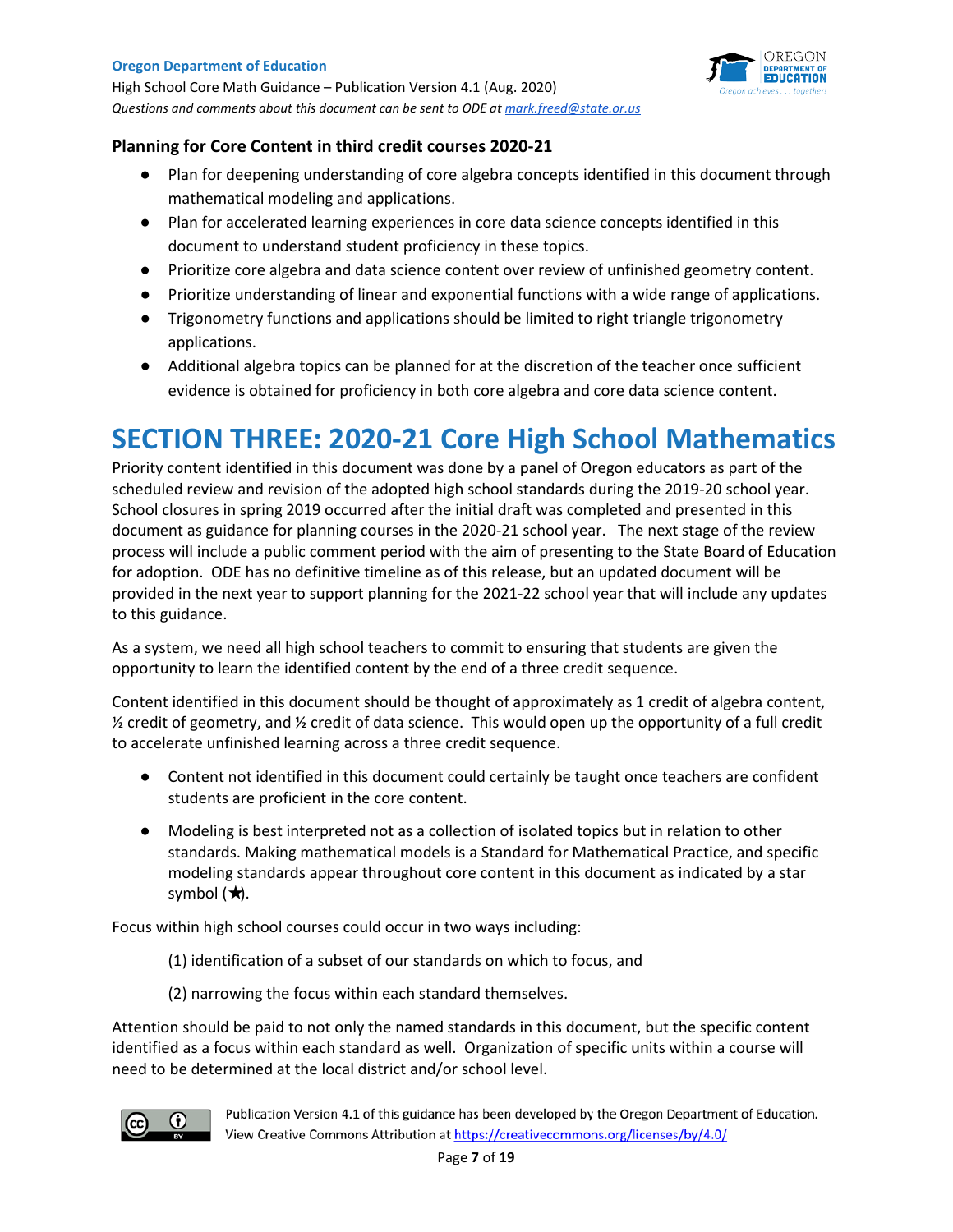

# **3A: Core Algebra Focus**

### **Focus on High School Number and Quantity (HSN.RN, HSN.Q.A)**

Considerations for Addressing PRIORITY Number and Quantity Content

The standards listed in this table name the priority instructional content for high school algebra. The right-hand column contains consideration for focus content within the standard that would be essential for all students. Specific modeling standards appear throughout core content in this document as indicated by a star symbol (★).

| Standard         | Focus Considerations for HSN.RN - The Real Number System                                                                                                                                              |
|------------------|-------------------------------------------------------------------------------------------------------------------------------------------------------------------------------------------------------|
| HSN.RN.A.1       | Establish properties of positive integer exponents. Use these properties to extend the<br>definition of exponentiation to negative and rational exponents.<br>Integrated with Standard(s): HSN.RN.A.2 |
| Standard         | Focus Considerations for HSN.Q - Quantities                                                                                                                                                           |
| HSN.Q.A.1        | Choose and interpret units consistently in formulas, graphs and data displays as a way<br>to understand problems and to guide the solution of multi-step problems. $(\star)$                          |
| <b>HSN.Q.A.2</b> | Define appropriate quantities in real world situations for the purpose of modeling<br>them and justify these choices. $(\star)$<br>Integrated with Standard(s): HSA.CED.A.1                           |
| <b>HSN.Q.A.3</b> | Choose a level of accuracy appropriate to limitations on measurement when reporting<br>quantities in modeling situations. $(\bigstar)$                                                                |

#### **Remaining Number and Quantity Considerations**

| <b>Considerations for Addressing REMAINING Number and Quantity Concepts</b>                                                                                                                                                                                                                                                                                                         |
|-------------------------------------------------------------------------------------------------------------------------------------------------------------------------------------------------------------------------------------------------------------------------------------------------------------------------------------------------------------------------------------|
| The concepts listed in this table represent remaining content that is often taught in high school but should only be<br>attended to if students demonstrate proficiency in priority content. The right-hand column contains<br>considerations where this content could be included, integrated, or excluded as well as reference standards for<br>the identified remaining concepts |

| Concept                          | <b>Considerations</b>                                                                                                                                    |
|----------------------------------|----------------------------------------------------------------------------------------------------------------------------------------------------------|
| <b>Complex</b><br><b>Numbers</b> | Eliminate in first two high school credit courses<br>Reduce in third credit as relevant for an advanced algebra pathway<br>Reference Standards: HSN.CN.A |

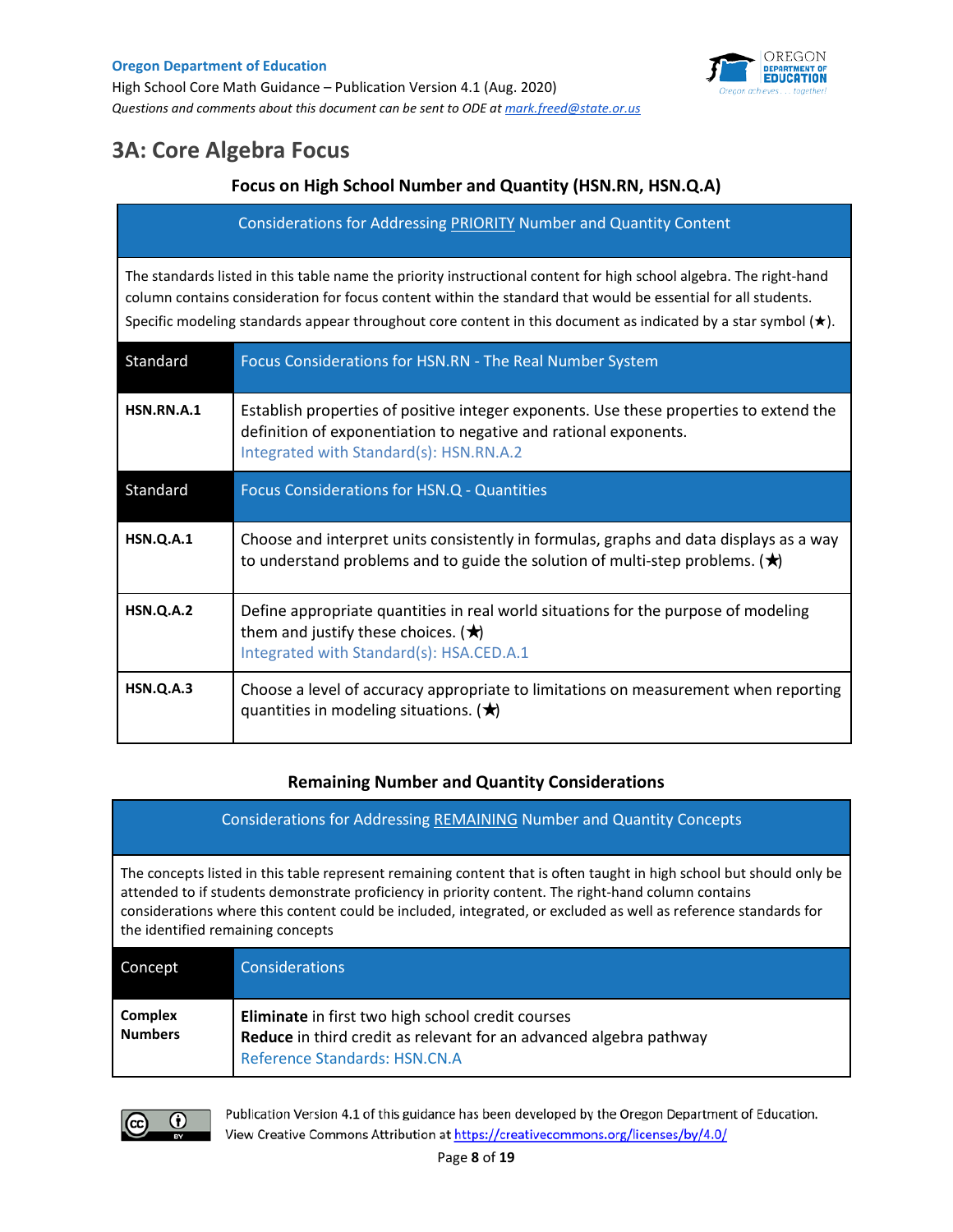

## **Focus on High School Algebra (HSA)**

Considerations for Addressing PRIORITY Algebra Content

The standards listed in this table name the priority instructional content for high school algebra. The right-hand column contains consideration for focus content within the standard that would be essential for all students. Specific modeling standards appear throughout core content in this document as indicated by a star symbol (★).

| Standard    | Focus Considerations for HSA.SSE - Seeing Structure in Expressions                                                                                                                                                                      |
|-------------|-----------------------------------------------------------------------------------------------------------------------------------------------------------------------------------------------------------------------------------------|
| HSA.SSE.A.1 | Interpret an expression which models a quantity by viewing one or more of its parts as a<br>single entity and reasoning about how changes in these parts impact the whole, and vice<br>versa. $(\star)$                                 |
| HSA.SSE.B.3 | Create and recognize an equivalent form of an expression to understand the quantity<br>represented. $(\star)$<br>Integrated with Standard(s): HSA.SSE.B.3c, HSA.APR.A.1, HSA.SSE.A.2                                                    |
| Standard    | Focus Considerations for HSA.CED - Creating Equations                                                                                                                                                                                   |
| HSA.CED.A.1 | Define variables and create inequalities with one or more variables and use them to<br>solve problems in real life contexts. $(\bigstar)$<br>Integrated with Standard(s): HSA.CED.A.2                                                   |
| HSA.CED.A.2 | Define variables and create equations with two or more variables to represent<br>relationships between quantities in order to solve problems in real life contexts. ( $\star$ )<br>Integrated with Standard(s): HSA.CED.A.1, HSF.BF.A.1 |
| HSA.CED.A.3 | Represent constraints by equations or inequalities, and by systems of equations and/or<br>inequalities; interpret solutions as viable or nonviable options in a modeling context. $(\bigstar)$                                          |
| HSA.CED.A.4 | Rearrange formulas and equations to highlight a specific quantity. $(\star)$<br>Integrated with Standard(s): HSA.SSE.A.2                                                                                                                |

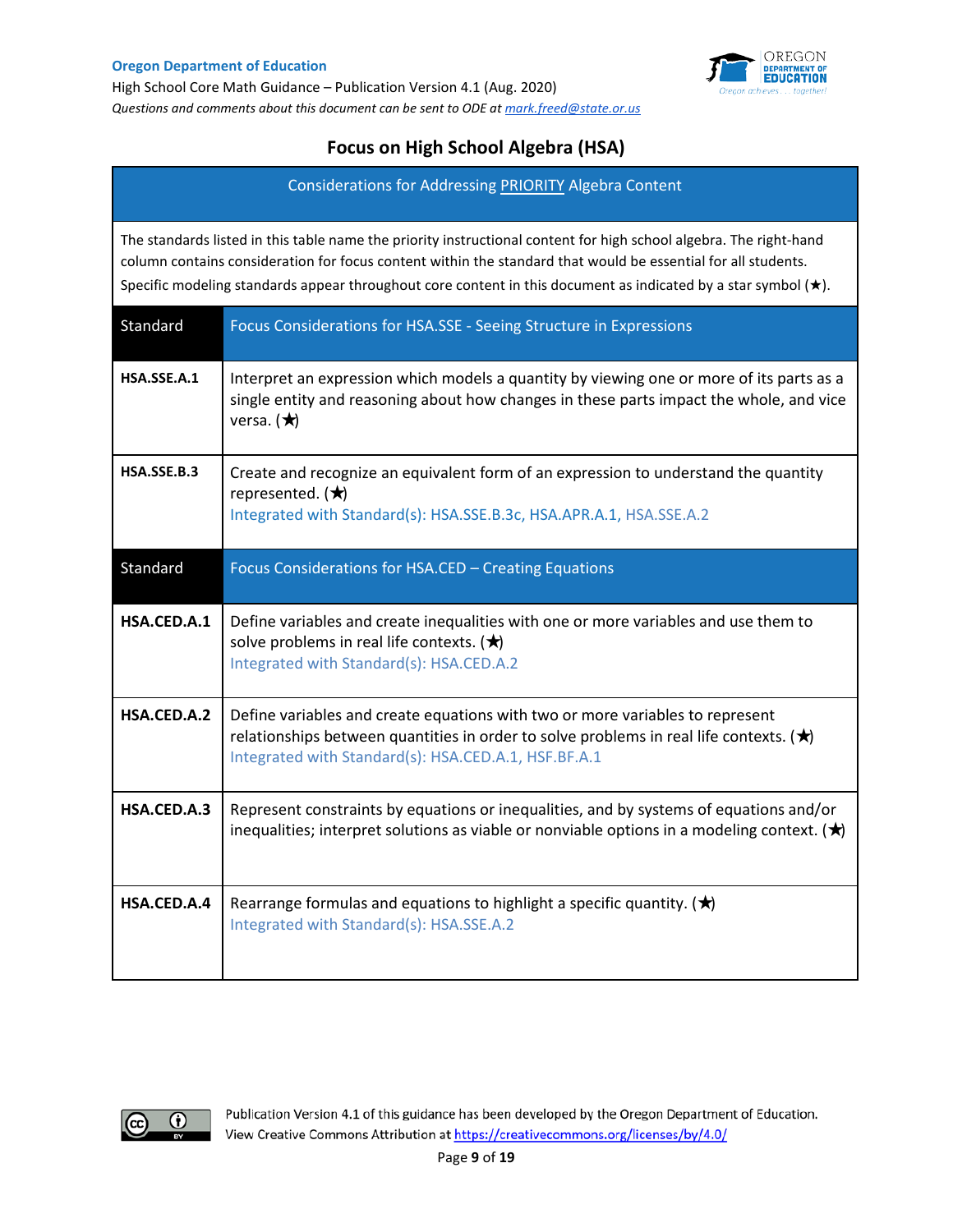

High School Core Math Guidance – Publication Version 4.1 (Aug. 2020) *Questions and comments about this document can be sent to ODE a[t mark.freed@state.or.us](mailto:mark.freed@state.or.us)* 

| Standard     | Focus Considerations for HSA.REI - Reasoning with Equations & Inequalities                                                                                                                                                                                                      |
|--------------|---------------------------------------------------------------------------------------------------------------------------------------------------------------------------------------------------------------------------------------------------------------------------------|
| HSA.REI.A.1  | Construct a viable argument to justify a method for solving a simple equation.<br>Integrated with Standard(s): HSA.REI.B.4, HSA.REI.A.2                                                                                                                                         |
| HSA.REI.C.6  | Solve systems of linear equations exactly through algebraic means and approximately<br>using technology.<br>Integrated with Standard(s): HSA.REI.C.7                                                                                                                            |
| HSA.REI.D.10 | Understand the solutions to an equation in two variables as a set of points in the<br>coordinate plane that form a curve.                                                                                                                                                       |
| HSA.REI.D.11 | Recognize and explain why the point(s) of intersection of two graphs are solutions to the<br>equation f(x)=g(x). Interpret the meaning of the coordinates of these points. ( $\star$ )<br>Integrated with Standard(s): HSA.REI.C.6                                              |
| HSA.REI.D.12 | Graph and explain why the points in a half plane are solutions to a linear inequality and the<br>solutions to a system of inequalities are the points in the intersection of corresponding half<br>planes. Interpret the meaning of the coordinates of these points in context. |

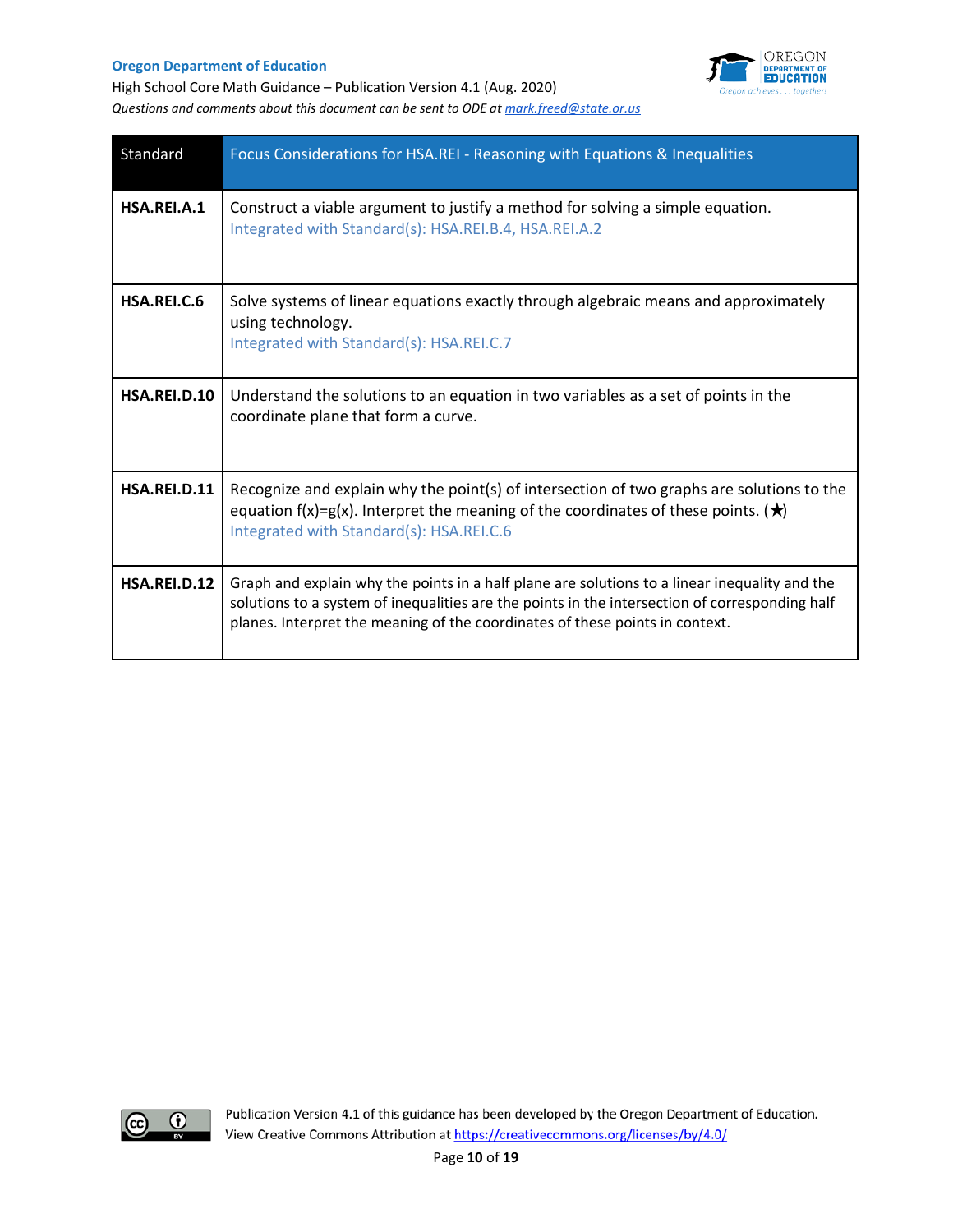

## **Remaining Algebra (HSA) Considerations**

Considerations for Addressing REMAINING Algebra Concepts

The concepts listed in this table represent remaining content that is often taught in high school but should only be attended to if students demonstrate proficiency in priority content. The right-hand column contains considerations where this content could be included, integrated, or excluded as well as reference standards for the identified remaining concepts.

| Concept                                               | Considerations                                                                                                                                                                                                                  |
|-------------------------------------------------------|---------------------------------------------------------------------------------------------------------------------------------------------------------------------------------------------------------------------------------|
| Rational<br><b>Expressions</b>                        | Eliminate lessons on rational expressions, with possible integration in advanced third<br>credit courses if needed for modeling applications.<br>Reference Standard(s): HSA.REI.A.2, HSA.APR.D.6, HSA.REI.A.2                   |
| <b>Rewriting</b><br><b>Expressions</b><br>(Factoring) | Limited to factoring quadratics with technology in the first two credit courses.<br>Reduced emphasis on paper and pencil methods in third credit courses.<br>Reference Standard(s): HSA.SSE.A.2                                 |
| Polynomial<br><b>Arithmetic</b>                       | Integrated use with lessons with simple equivalent expressions across all courses.<br>Limited to use with technology for complex and/or multi-step arithmetic.<br>Reference Standard(s): HSA.APR                                |
| <b>Systems of</b><br><b>Equations</b>                 | Limit paper and pencil lessons to systems of linear functions, and combine using<br>technology when possible.<br>Integrate use of technology to solve systems that use nonlinear functions.<br>Reference Standard(s): HSA.REI.C |
| Sequences &<br><b>Series</b>                          | Limited lessons with modeling applications (e.g. HSF.BF.A.2) across all courses.<br>Reference Standard(s): HSA.SSE.B.4, HSF.IF.A.3                                                                                              |

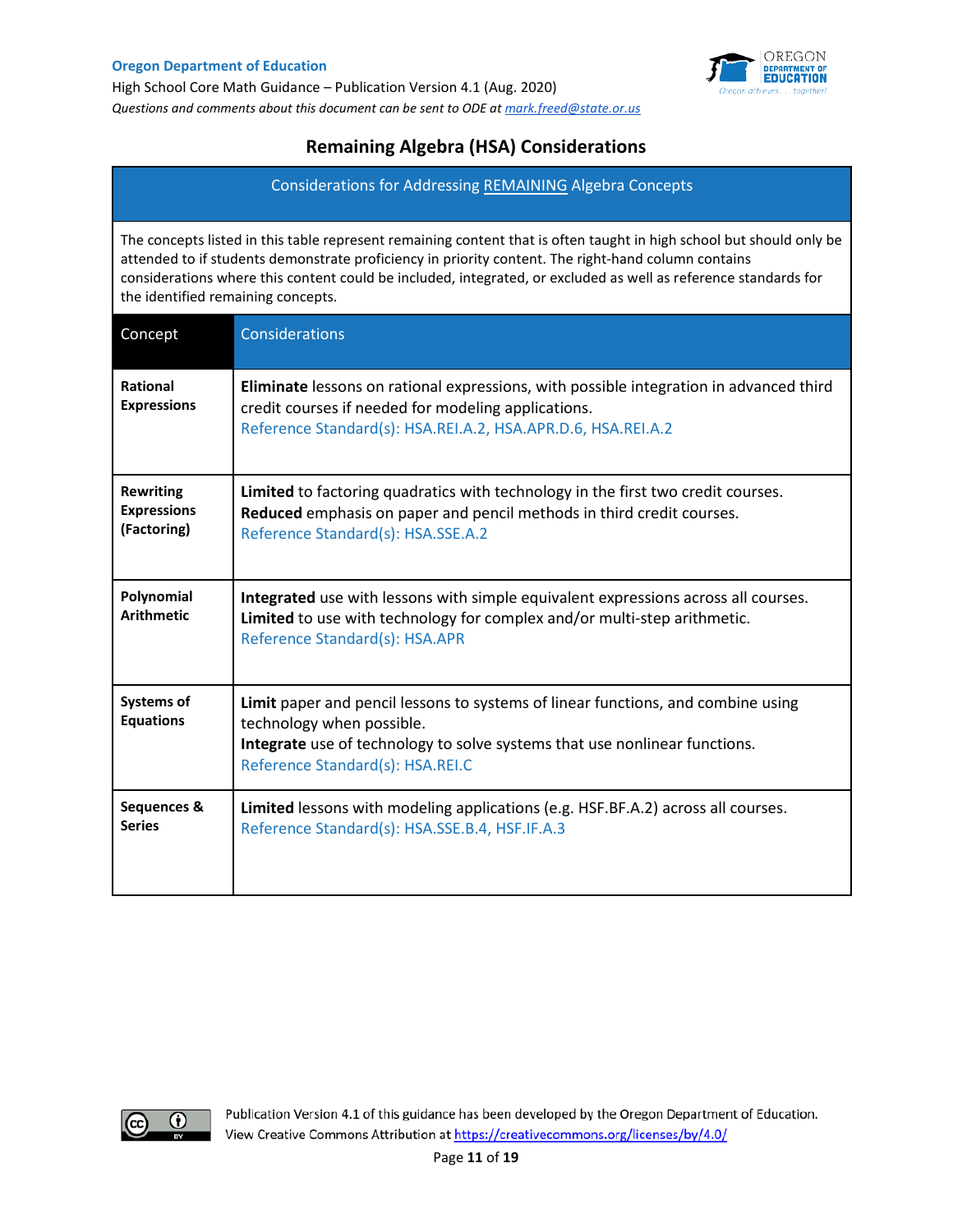

## **Focus on High School Function (HSF)**

Considerations for Addressing PRIORITY Function Content

The standards listed in this table name the priority instructional content for high school algebra. The right-hand column contains consideration for focus content within the standard that would be essential for all students. Specific modeling standards appear throughout core content in this document as indicated by a star symbol (★).

| Standard   | Focus Considerations for HSF.IF - Interpreting Functions                                                                                                                                                        |
|------------|-----------------------------------------------------------------------------------------------------------------------------------------------------------------------------------------------------------------|
| HSF.IF.A.1 | Understand a function as a rule that assigns a unique output for every input and that<br>functions model situations where one quantity determines another.<br>Integrated with Standard(s): HSF.IF.A.2           |
| HSF.IF.A.2 | Use function notation and interpret statements that use function notation in terms of<br>the context and the relationship it describes.<br>Integrated with Standard(s): HSF.IF.A.1                              |
| HSF.IF.B.4 | Interpret key features of functions, from multiple representations, and conversely<br>predict features of functions from knowledge of context. $(\star)$<br>Integrated with Standard(s): HSF.IF.A.1, HSF.IF.A.2 |
| HSE.IF.B.5 | Relate the domain of a function to its graph and to its context. $(\bigstar)$                                                                                                                                   |
| HSF.IF.B.6 | Calculate and interpret the average rate of change of a function over a specified<br>interval. $(\star)$                                                                                                        |
| HSF.IF.C.7 | Graph functions to show key features. $(\bigstar)$                                                                                                                                                              |
| HSF.IF.C.9 | Compare properties of two functions using multiple representations.<br>Integrated with Standard(s): HSF.IF.B.4                                                                                                  |
| Standard   | Focus Considerations for HSF.BF - Building Functions                                                                                                                                                            |
| HSF.BF.A.2 | Model situations with arithmetic and geometric sequences and explicit formulae for<br>such sequences, and translate between representations. $(\bigstar)$                                                       |
| HSF.BF.B.3 | Identify and interpret the effect on the graph of a function when the equation has<br>been transformed.                                                                                                         |
| Standard   | Focus Considerations for HSF.LE - Linear, Quadratic, & Exponential Models                                                                                                                                       |
| HSF.LE.A.1 | Explain why a situation can be modeled with a linear function, an exponential<br>function, or neither. $(\star)$<br>Explanations should connect to the reasoning required in HSF.LE.A.1a                        |

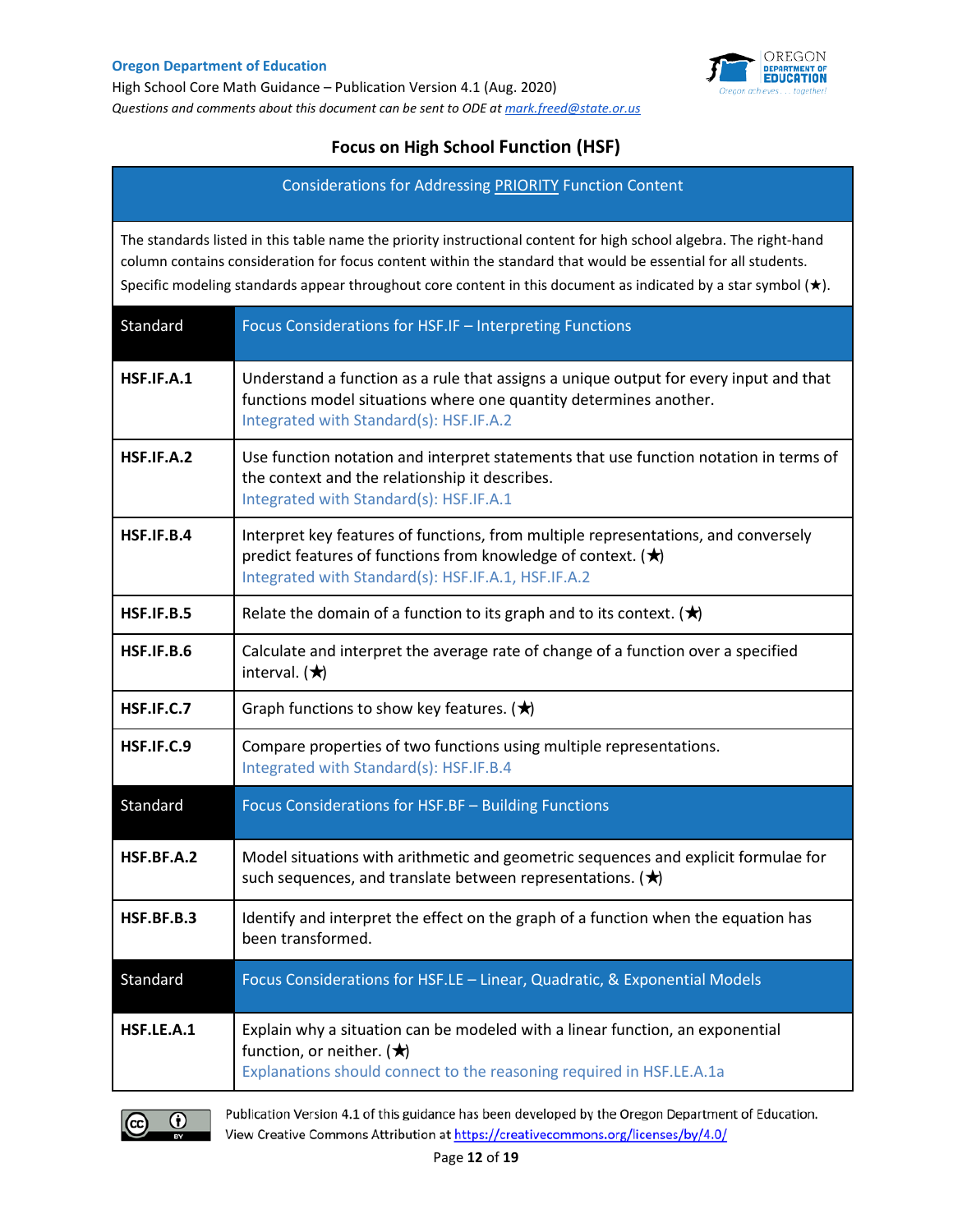

## **Remaining Function (HSF) Considerations**

Considerations for Addressing REMAINING Function Concepts

The concepts listed in this table represent remaining content that is often taught in high school but should only be attended to if students demonstrate proficiency in priority content. The right-hand column contains considerations where this content could be included, integrated, or excluded as well as reference standards for the identified remaining concepts.

| Concept                                             | Considerations                                                                                                                                                                                                                                                                                                                                                                                                                                    |
|-----------------------------------------------------|---------------------------------------------------------------------------------------------------------------------------------------------------------------------------------------------------------------------------------------------------------------------------------------------------------------------------------------------------------------------------------------------------------------------------------------------------|
| Quadratic<br><b>Functions</b>                       | <b>Combine</b> lessons on quadratic functions with the study of expressions, equations, and<br>functions in support of math modeling applications.<br>Eliminate use of paper and pencil methods (e.g. quadratic formula, factoring<br>trinomials, completing the square) in the first two credit courses, and possible<br>reduced use in third credit courses as applicable for an advanced algebra course.<br>Reference Standard(s): HSA.REI.B.4 |
| <b>Inverse</b><br><b>Functions</b>                  | Eliminate lessons on inverse functions in the first three credit courses with possible<br>inclusion in fourth credit courses such as pre-calculus.<br>Reference Standard(s): HSF.BF.B.4                                                                                                                                                                                                                                                           |
| Interpret<br>expressions for<br>functions           | Integrate lessons on interpreting the parameters for functions in context of modeling<br>applications only.<br>Reference Standard(s): HSF.LE.B.5                                                                                                                                                                                                                                                                                                  |
| <b>Trigonometric</b><br><b>Functions</b>            | Limit lessons to applications using right triangle trigonometry using appropriate<br>technology in first two credits. Possible reduced emphasis of additional trigonometric<br>applications in third and fourth credit courses as applicable for advanced algebra<br>options.<br>Reference Standard(s): HSF.TF                                                                                                                                    |
| Unit Circle,<br><b>Periodic</b><br><b>Functions</b> | <b>Eliminate</b> lessons in the first two credit courses.<br>Limit emphasis of periodic behavior within third or fourth credit courses as applicable<br>for advanced algebra options.<br>Reference Standard(s): HSF.TF.B.5, HSF.TF.A.1, HSF.TF.A.2                                                                                                                                                                                                |
| <b>Trigonometric</b><br><b>Identities</b>           | Eliminate lessons in the first two credits and limited emphasis in a third or fourth<br>credit option.<br>Reference Standard(s): HSF.TF.C.8                                                                                                                                                                                                                                                                                                       |

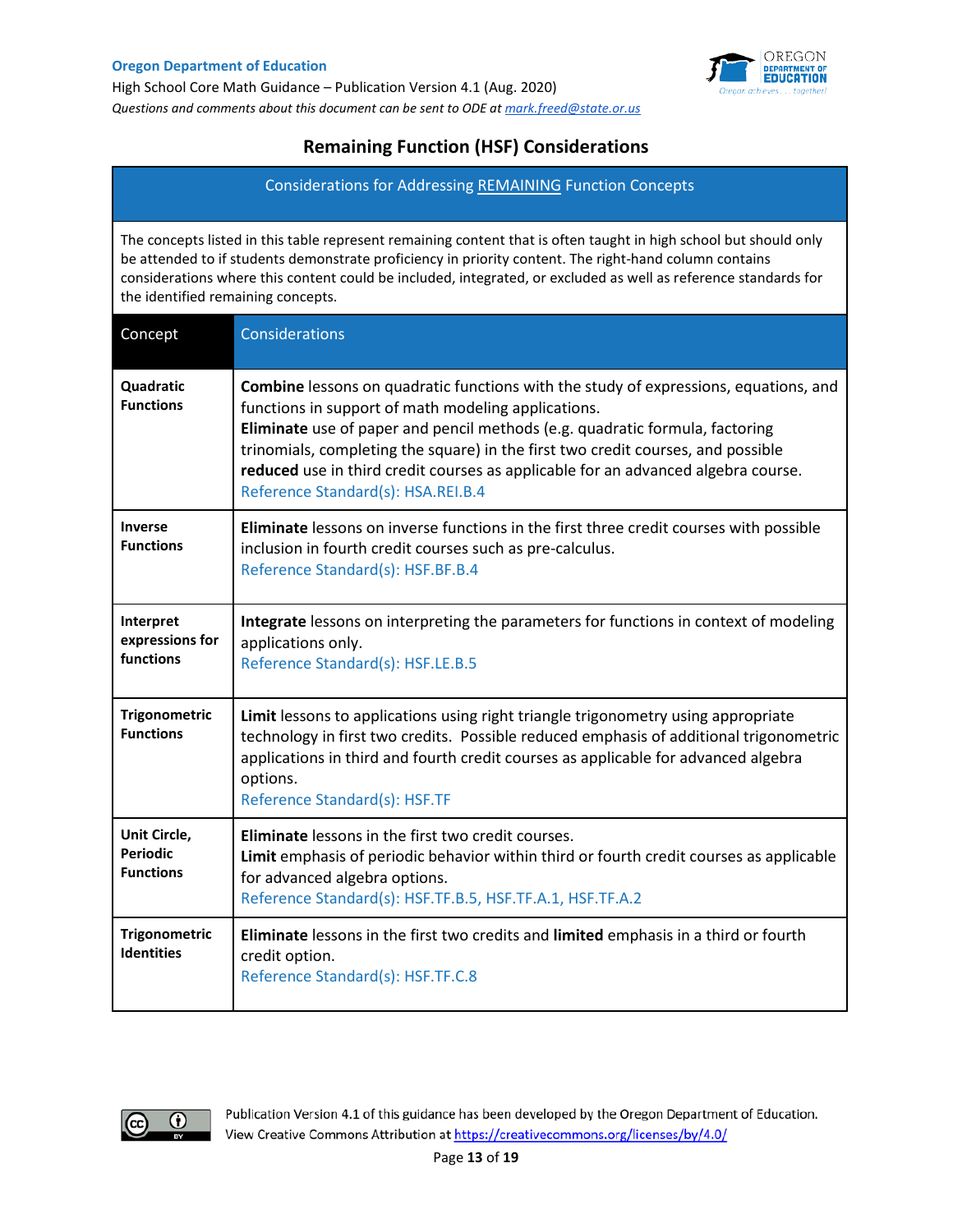

# **3B: Core Geometry Focus**

## **Focus on High School Geometry**

Considerations for Addressing PRIORITY Geometry Content

The standards listed in this table name the priority instructional content for high school geometry. The right-hand column contains consideration for focus content within the standard that would be essential for all students. Specific modeling standards appear throughout core content in this document as indicated by a star symbol (★).

| Standard           | Focus Considerations for HSG.CO - Congruence                                                                                                                                                                                                   |
|--------------------|------------------------------------------------------------------------------------------------------------------------------------------------------------------------------------------------------------------------------------------------|
| <b>HSG.CO.A.1</b>  | Use definitions of geometric figures and geometric relationships to justify the<br>solutions of problems.                                                                                                                                      |
| <b>HSG.CO.A.5</b>  | Given a figure and a sequence of rigid transformations, draw the transformed figure.<br>Given two congruent figures, specify the transformations that map one figure onto<br>the other.<br>Integrated with Standard(s): HSG.CO.A.2; HSG.CO.A.4 |
| <b>HSG.CO.B.7</b>  | Show triangle congruence using rigid motions; or justify triangle congruence using SSS,<br>SAS, ASA, or AAS criteria.<br>Integrated with Standard(s): HSG.CO.B.8                                                                               |
| <b>HSG.CO.C.9</b>  | Justify theorems of line relationships, angles, triangles, and parallelograms; and use<br>them to solve problems in real world contexts.<br>Integrated with Standard(s): HSG.CO.C.10                                                           |
| <b>HSG.CO.D.12</b> | Perform geometric constructions with a variety of tools and methods.                                                                                                                                                                           |
| Standard           | Focus Considerations for HSG.SRT - Similarity, Right Triangles, & Trigonometry                                                                                                                                                                 |
| HSG.SRT.A.5        | Use similarity theorems to determine whether two triangles are similar. Solve problems<br>involving similar triangles.<br>Integrated with Standard(s): HSG.SRT.A.1, HSG.SRT.A.2, HSG.SRT.A.3                                                   |
| HSG.SRT.C.8        | Apply sine, cosine, and tangent ratios, along with the Pythagorean Theorem, to solve real-<br>world problems.<br>Integrated with Standard(s): HSG.SRT.C.6, HSG.SRT.C.7                                                                         |

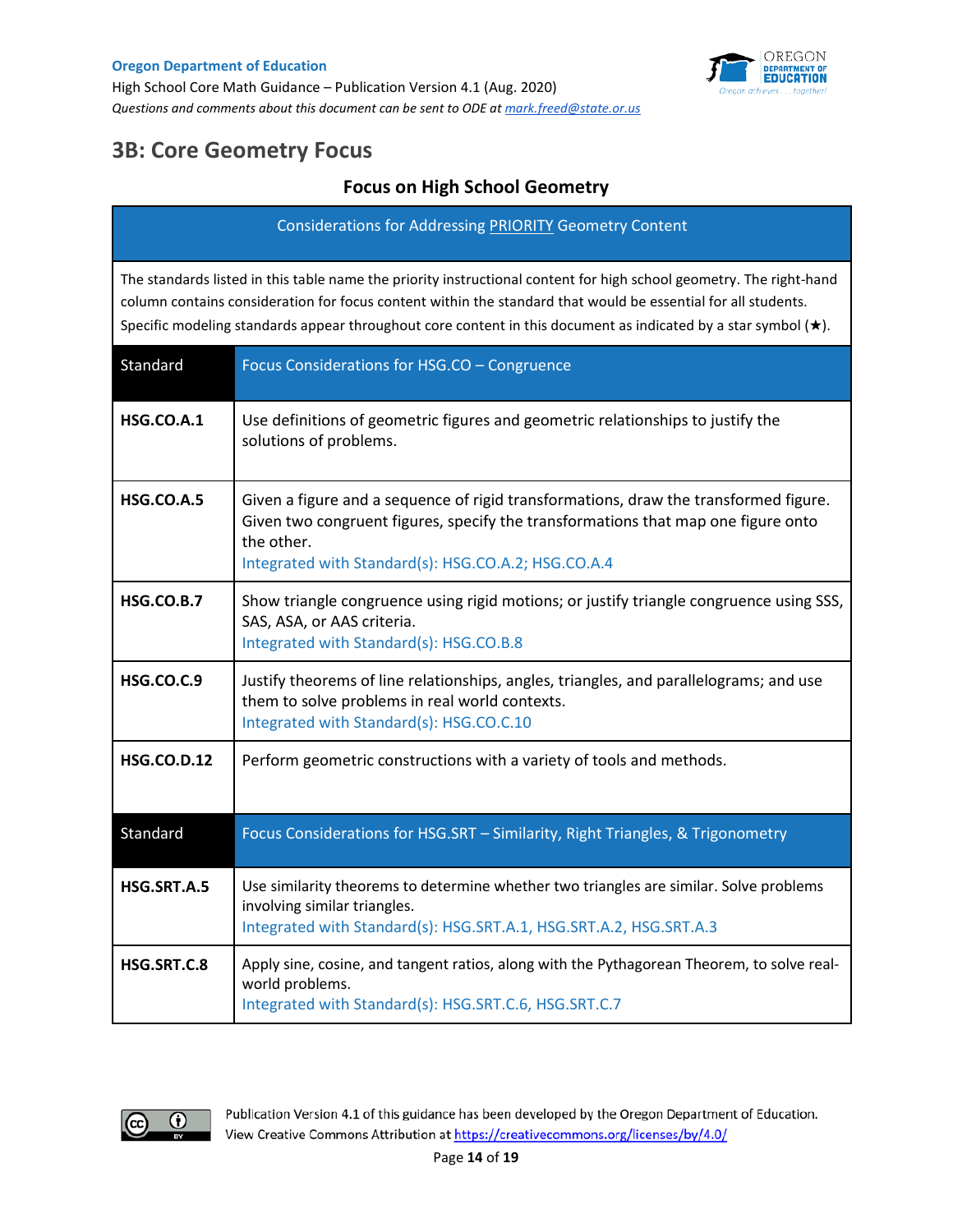

High School Core Math Guidance – Publication Version 4.1 (Aug. 2020) *Questions and comments about this document can be sent to ODE a[t mark.freed@state.or.us](mailto:mark.freed@state.or.us)* 

| Standard    | Focus Considerations for HSG.GPE - Expressing Geometric Properties with Equations                                                                                                                       |
|-------------|---------------------------------------------------------------------------------------------------------------------------------------------------------------------------------------------------------|
| HSG.GPE.A.1 | Use the Pythagorean theorem to develop and apply the distance formula and the<br>equation of a circle, $(x-h)^2 + (y-k)^2 = r^2$ .                                                                      |
| HSG.GPE.B.4 | Use Cartesian coordinates to determine parallel and perpendicular relationships, and<br>distance in the coordinate plane.                                                                               |
| HSG.GPE.B.5 | Use the slopes of segments and the coordinates of the vertices of triangles,<br>parallelograms, and trapezoids to solve problems.                                                                       |
| Standard    | Focus Considerations for HSG.GMD - Geometric Measurement & Dimension                                                                                                                                    |
| HSG.GMD.A.1 | Solve real world problems using area formulas for triangles, parallelograms, trapezoids,<br>regular polygons, and circles                                                                               |
| HSG.GMD.A.3 | Use volume formulas for prisms, cylinders, pyramids, cones, and spheres to solve<br>problems and make real world applications. $(\bigstar)$                                                             |
| Standard    | Focus Considerations for HSG.MG - Modeling with Geometry                                                                                                                                                |
| HSG.MG.A.1  | Use geometric shapes, their measures, and their properties to describe real world objects,<br>and solve related modeling and design problems. ( $\bigstar$ )<br>Integrated with Standard(s): HSG.MG.A.3 |
| HSG.MG.A.2  | Apply concepts of density based on area and volume in modeling situations. $(\bigstar)$                                                                                                                 |

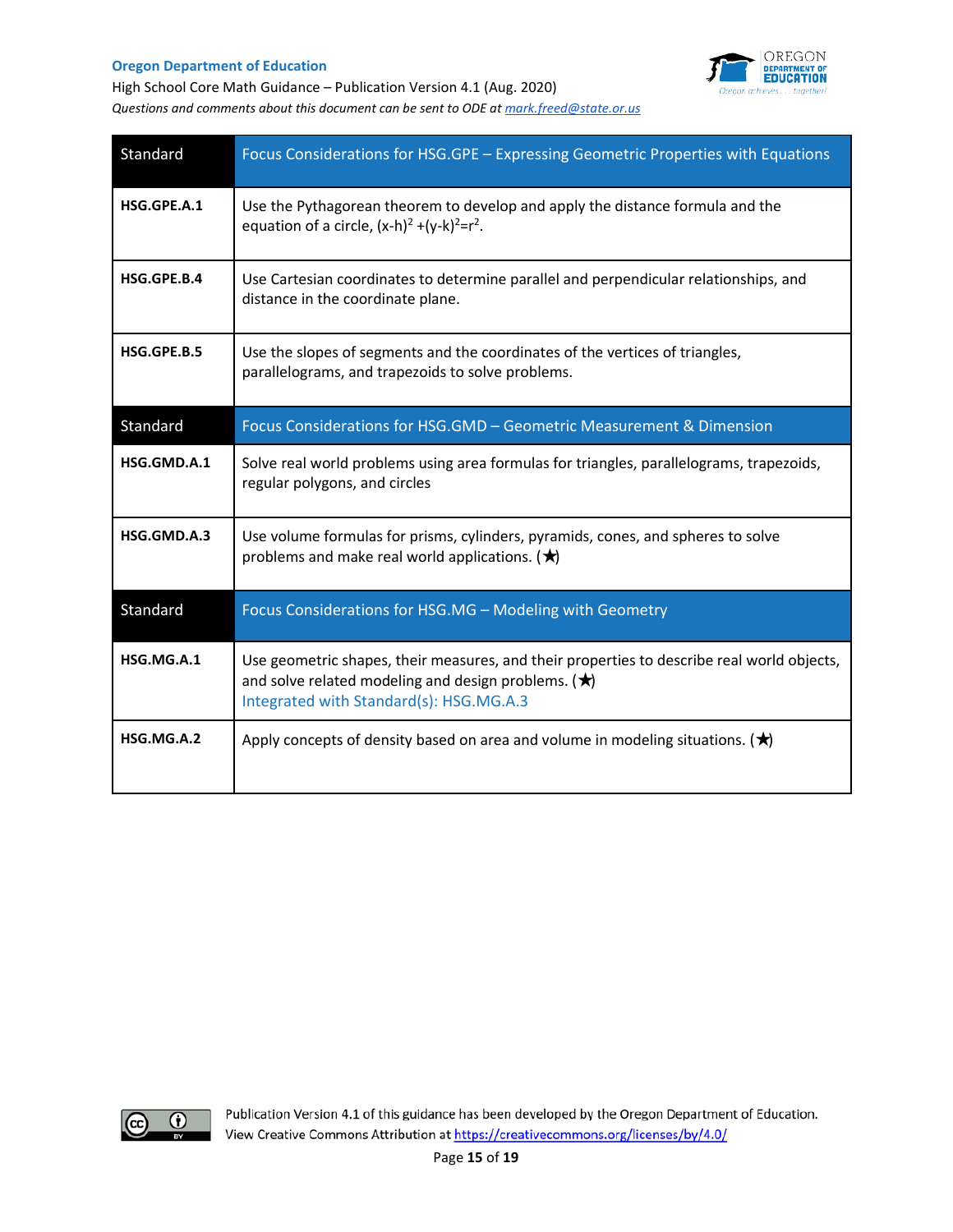

### **Remaining Geometry Considerations**

Considerations for Addressing REMAINING Geometry Concepts

The concepts listed in this table represent remaining content that is often taught in high school but should only be attended to if students demonstrate proficiency in priority content. The right-hand column contains considerations where this content could be included, integrated, or excluded as well as reference standards for the identified remaining concepts.

| Concept                                          | Considerations                                                                                                                                                                                                                                                          |
|--------------------------------------------------|-------------------------------------------------------------------------------------------------------------------------------------------------------------------------------------------------------------------------------------------------------------------------|
| Congruence<br><b>Proofs</b>                      | Limit work to applications of triangle congruence in modeling contexts.<br>Reference Standard(s): HSG.CO.C.9                                                                                                                                                            |
| <b>Additional</b><br><b>Proofs</b>               | Integrate lessons of logical reasoning with applications of priority geometry content as<br>needed to construct viable arguments (MP.3).<br>Reduce emphasis on the two-column proof procedure, instead emphasizing using<br>deductive reasoning to support conjectures. |
| Similarity<br>transformations                    | <b>Combine</b> lessons using dilations and justification of similarity transformations to<br>contrast and complement the focus on congruence and rigid motions.<br>Reference Standard(s): HSG.SRT.A                                                                     |
| Polynomial<br><b>Theorem Proofs</b>              | Limit to justification of theorems of line relationships, angles, triangles, and<br>parallelograms in modeling contexts.<br>Reference Standard(s): HSG.CO.C.10, HSG.CO.C.11                                                                                             |
| Pythagorean<br><b>Theorem</b>                    | Integrate use of the Pythagorean Theorem in context with right triangle applications.<br>Eliminate proofs of Pythagorean identities in the first three credits.<br>Reference Standard(s): HSA.APR.C.4, HSF.TF.C.8, HSG.SRT.B.4, HSG.SRT.C.6                             |
| Law of Sines<br>and Cosines                      | Eliminate lessons in the first two credit courses.<br>Reduced emphasis fourth credit courses as applicable for advanced algebra options.<br>Reference Standard(s): HSG.SRT.D.11                                                                                         |
| <b>Visualize 2-D</b><br>and 3-D<br>relationships | Eliminate lessons on cross-sections and rotations of two-dimensional objects; Limit<br>applications use of two-dimensional nets of three-dimensional polyhedra.<br>Reference Standard(s): HSG.GMD.B.4                                                                   |
| <b>Conic Sections</b>                            | Limit use of the Pythagorean theorem to develop and apply the distance formula and the<br>equation of a circle.<br>Eliminate lessons deriving formulas for equations of additional conic sections.<br>Reference Standard(s): HSG.GPE.A.1, HSG.GPE.A.2                   |

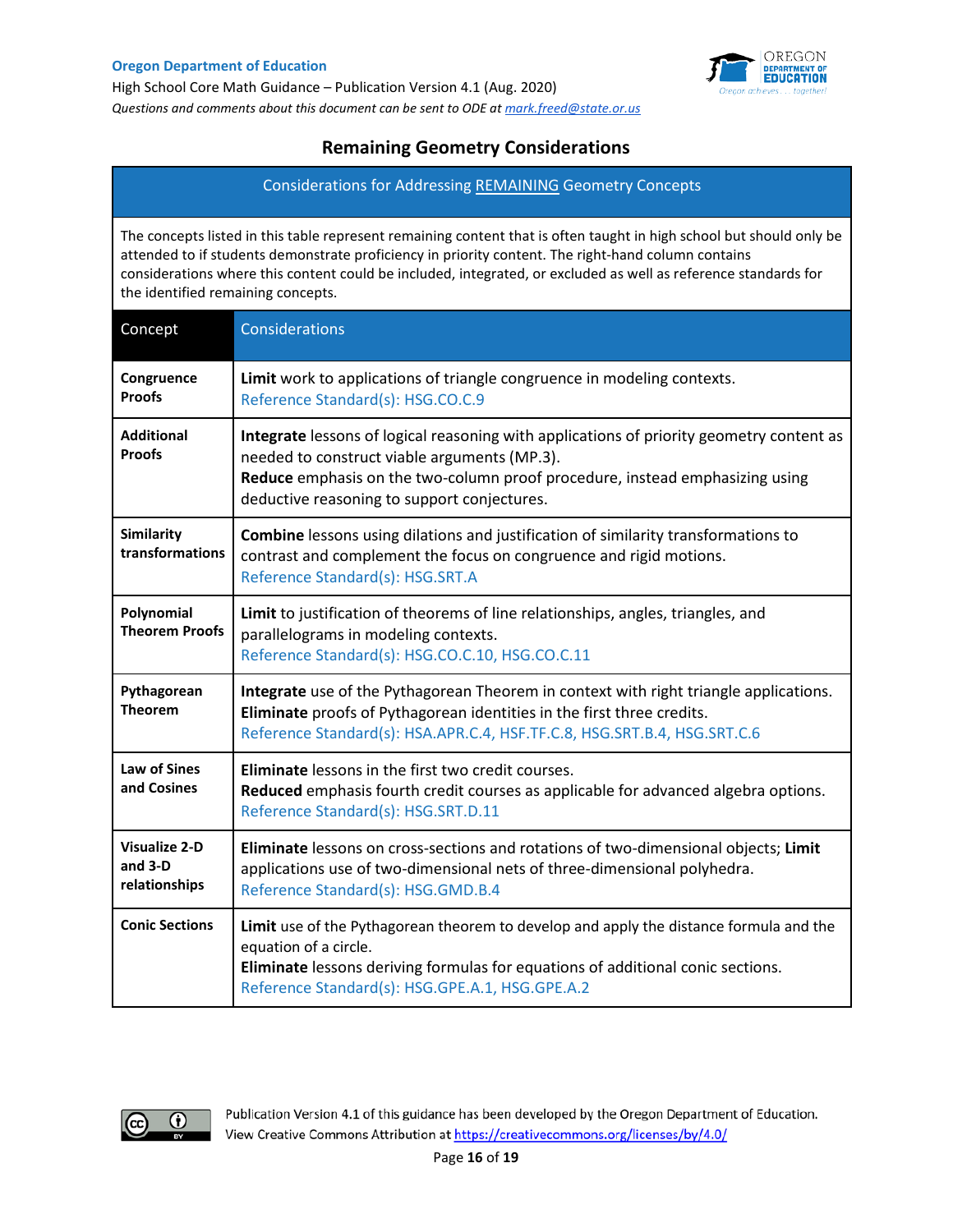

## **3C: Core Data Science and Statistics Focus**

### **Focus on High School Data Science and Statistics**

Considerations for Addressing PRIORITY Data Science and Statistics Content

The standards listed in this table name the priority instructional content for high school data science. The righthand column contains consideration for focus content within the standard that would be essential for all students. Specific modeling standards appear throughout core content in this document as indicated by a star symbol (★).

| Standard          | Focus Considerations for HSS.ID $(\star)$ - Interpreting Categorical & Quantitative Data                                                                  |
|-------------------|-----------------------------------------------------------------------------------------------------------------------------------------------------------|
| <b>HSS.ID.A.1</b> | Represent the distribution of data multiple ways with plots on the real number line.                                                                      |
| <b>HSS.ID.A.2</b> | Use statistics appropriate to the shape of the data distribution to compare center and<br>spread of two or more different data sets.                      |
| <b>HSS.ID.A.3</b> | Interpret differences in shape, center, and spread in the context of the data sets,<br>accounting for possible effects of extreme data points (outliers). |
| <b>HSS.ID.A.4</b> | Use the mean and standard deviation of an approximately normally distributed data<br>set to estimate population percentages.                              |
| <b>HSS.ID.B.5</b> | Analyze the association between two categorical variables by using two-way tables<br>and comparative bar graphs.                                          |
| <b>HSS.ID.B.6</b> | Represent data on two quantitative variables on a scatter plot and describe how the<br>variables are related.                                             |
| <b>HSS.ID.C.7</b> | Interpret the slope (rate of change) and the intercept (constant term) of a linear<br>model in the context of the data.                                   |
| <b>HSS.ID.C.8</b> | Compute, using technology, and interpret the correlation coefficient of a linear fit.                                                                     |
| <b>HSS.ID.C.9</b> | Distinguish between correlation and causation.                                                                                                            |

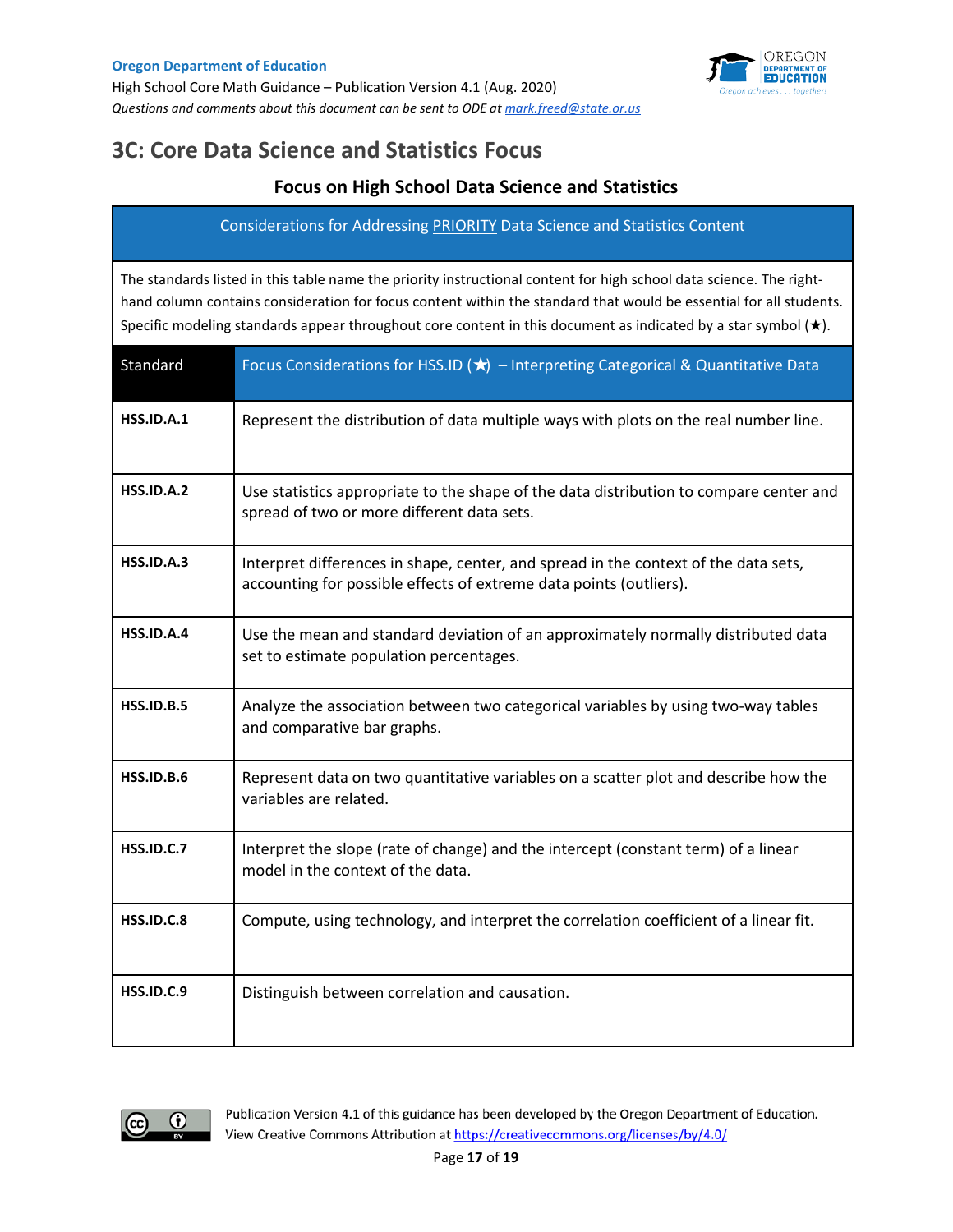

High School Core Math Guidance – Publication Version 4.1 (Aug. 2020) *Questions and comments about this document can be sent to ODE a[t mark.freed@state.or.us](mailto:mark.freed@state.or.us)* 

| Standard          | Focus Considerations for HSS.IC ( $\bigstar$ ) – Making Inferences & Justifying Conclusions                                                                                |
|-------------------|----------------------------------------------------------------------------------------------------------------------------------------------------------------------------|
| <b>HSS.IC.A.1</b> | Students will understand the process of statistical reasoning, take sample data, and make<br>inferences about a population.                                                |
| HSS.IC.B.3        | Recognize the difference between sample surveys, experiments and observational studies<br>and understand the role of randomization in each.                                |
| <b>HSS.IC.B.4</b> | Use data from a sample survey to estimate a population parameter.                                                                                                          |
| <b>HSS.IC.B.5</b> | Use data from a randomized experiment to compare two treatments to decide if<br>differences between parameters are significant based on the statistics.                    |
| <b>HSS.IC.B.6</b> | Evaluate reports based on data.                                                                                                                                            |
| Standard          | Focus Considerations for HSS.CP ( $\bigstar$ ) – Conditional Probability & the Rules of<br>Probability                                                                     |
| <b>HSS.CP.A.1</b> | Describe the possible outcomes for a situation as subsets of a sample space.                                                                                               |
| <b>HSS.CP.A.5</b> | Recognize and explain the concepts of conditional probability and independence in<br>everyday language and everyday situations.<br>Integrated with Standard(s): HSS.CP.A.4 |